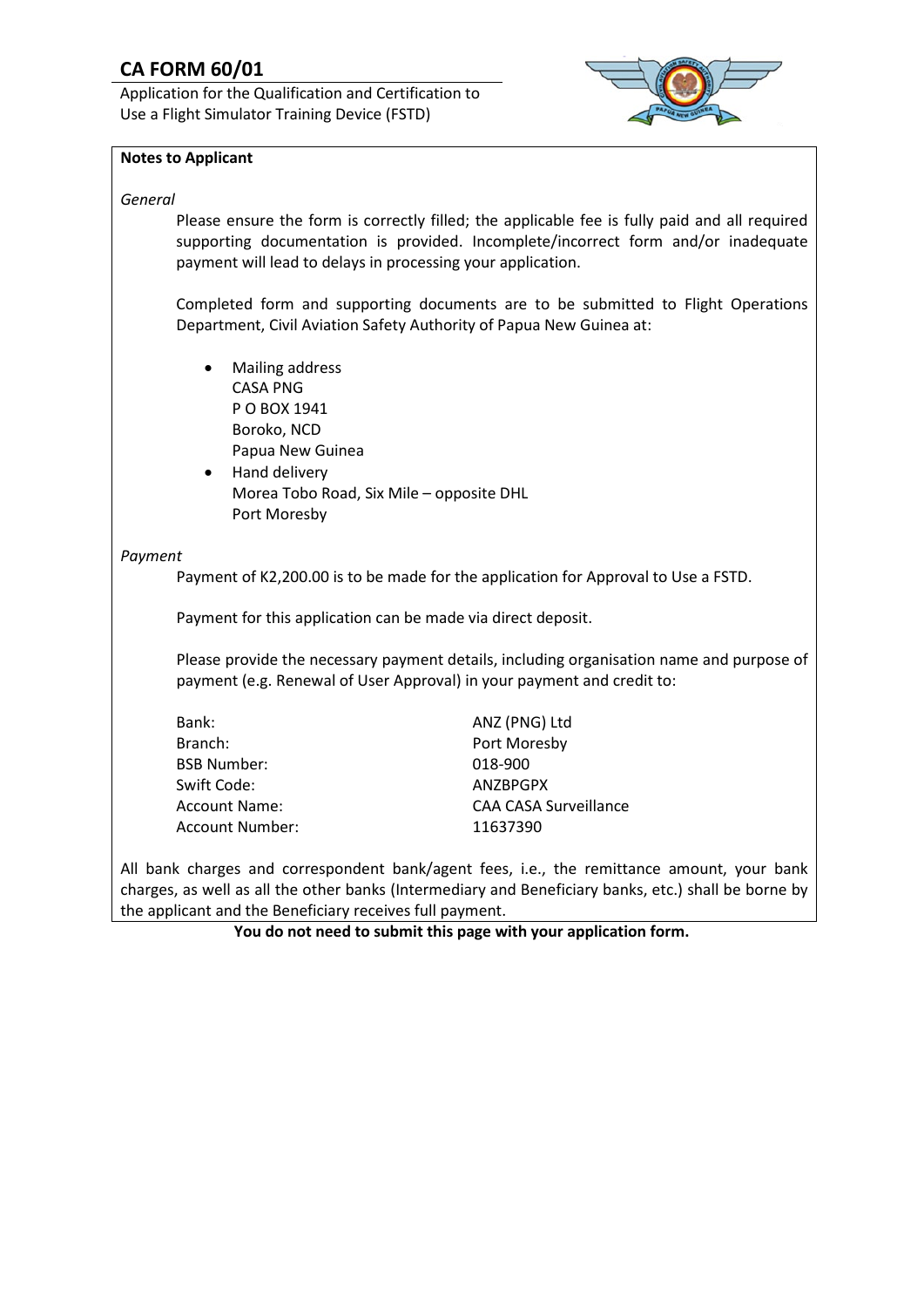

| <b>Application Type</b> (please $\boxtimes$ as appropriate)            |                                                |  |
|------------------------------------------------------------------------|------------------------------------------------|--|
| $\Box$ Initial Qualification of FSTD                                   | $\Box$ Initial Issue of Approval to Use a FSTD |  |
| $\Box$ Renewal of FSTD Qualification                                   | $\Box$ Renewal of Approval to Use a FSTD       |  |
| $\Box$ Special Evaluation                                              |                                                |  |
| Please complete Parts A, B, D and E only                               | Please complete the entire form                |  |
| <b>Part A: Organisation Details</b>                                    |                                                |  |
| Name of Organisation:                                                  |                                                |  |
| Address of Organisation:                                               |                                                |  |
| Name of Organisations Representative:                                  | Designation:                                   |  |
| Email:                                                                 | Contact No.:                                   |  |
| <b>Part B: FSTD Information</b>                                        |                                                |  |
| Certificate of Approval No.:                                           | Date of Expiry:                                |  |
| Name of FSTD Operator (if different from Name of Organisation):        |                                                |  |
|                                                                        |                                                |  |
| Address of FSTD Operator (if different from above):                    |                                                |  |
| Full Name of FSTD Manufacturer:                                        |                                                |  |
| <b>Address of FSTD Manufacturer:</b>                                   |                                                |  |
| Location of FSTD (if different from Operators address):                |                                                |  |
| FSTD Type:                                                             | Simulator ID:                                  |  |
| Simulated Airplane Model & Series:<br>Simulated Engine Model & Series: |                                                |  |
| Engine Instrumentation:                                                | Flight Instrumentation:                        |  |
| Visual System Model:                                                   | Motion System Model:                           |  |
| Others (Please $\boxtimes$ as<br>$\sqsupset$ TCAS                      | $\square$ EGPWS                                |  |
| appropriate):                                                          |                                                |  |
| Level of Qualification (please $\boxtimes$ as appropriate)             |                                                |  |
| $\Box$ Level B<br>$\Box$ Level A                                       | $\Box$ Level C<br>$\Box$ Level D               |  |
| Name of Organisation(s) using the FSTD:                                |                                                |  |
| Part C: Application for Approval to Use the FSTD                       |                                                |  |
| Training Manual* (Revision No.):                                       | Expiry Date of Existing User Approval (if      |  |
|                                                                        | applicable):                                   |  |
| Date Approved:                                                         |                                                |  |